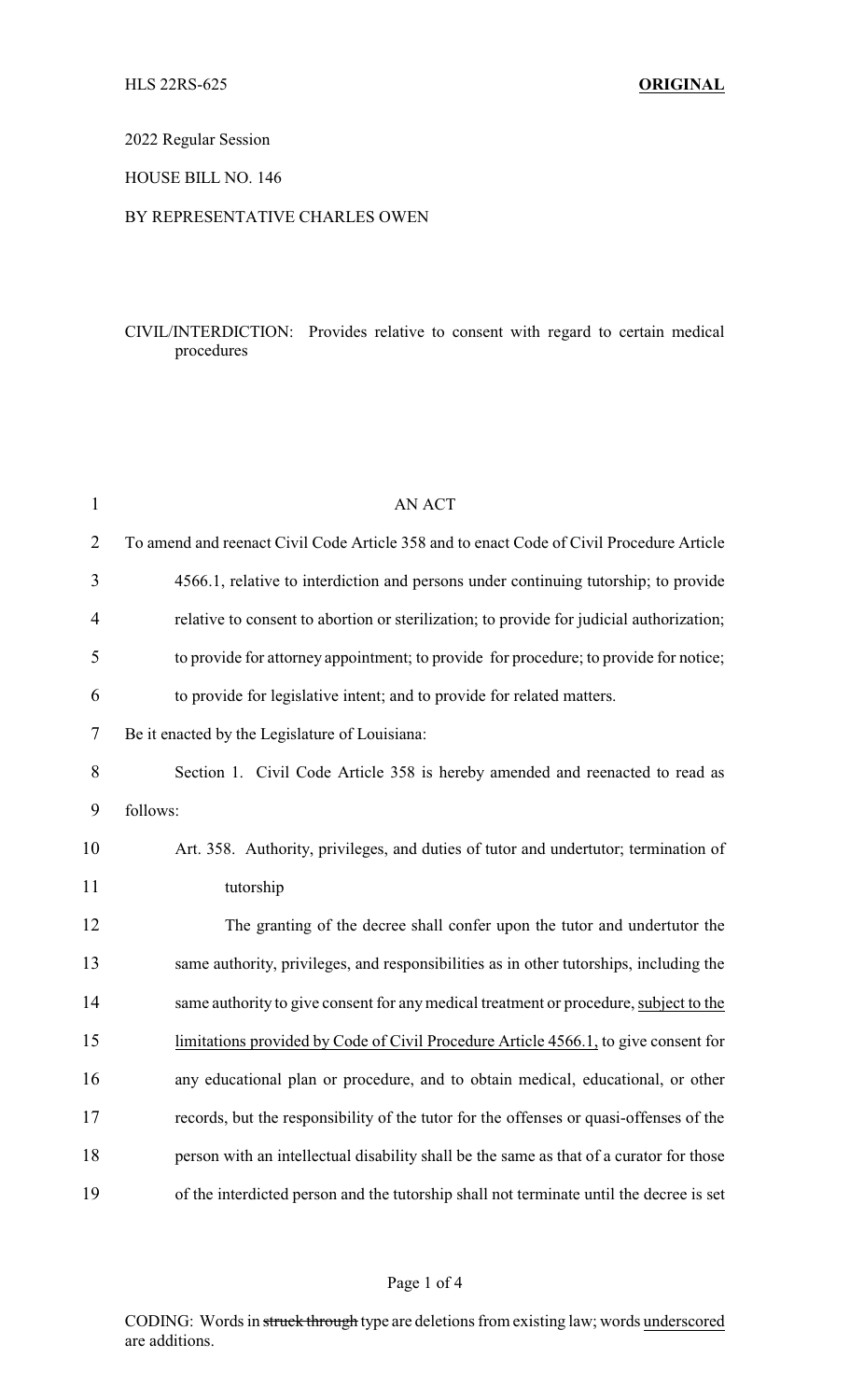| $\mathbf{1}$   | aside by the court of the domicile, or the court of last domicile if the domicile of the |  |  |
|----------------|------------------------------------------------------------------------------------------|--|--|
| $\overline{2}$ | person with an intellectual disability is removed from the State of Louisiana.           |  |  |
| 3              | Section 2. Code of Civil Procedure Article 4566.1 is hereby enacted to read as           |  |  |
| $\overline{4}$ | follows:                                                                                 |  |  |
| 5              | Art. 4566.1. Consent to abortion or sterilization of an interdict or person under        |  |  |
| 6              | continuing tutorship                                                                     |  |  |
| 7              | A. A curator or tutor shall not consent to a medical procedure that is to be             |  |  |
| 8              | performed for the primary purpose of sterilization or abortion, except in the            |  |  |
| 9              | following situations:                                                                    |  |  |
| 10             | (1) Where the curator or tutor petitions the court for an order allowing either          |  |  |
| 11             | procedure, the court shall appoint an independent attorney empowered to act on           |  |  |
| 12             | behalf of the interdict or person under continuing tutorship. The attorney shall have    |  |  |
| 13             | the ability to arrange for an independent medical examination to assist the interdict    |  |  |
| 14             | or person under continuing tutorship in expressing their wishes to the court.            |  |  |
| 15             | In the event that the interdict or person under continuing tutorship is<br>(a)           |  |  |
| 16             | receiving financial assistance or is otherwise unable to afford counsel, an attorney     |  |  |
| 17             | shall be appointed at no cost.                                                           |  |  |
| 18             | (b) In the case of a person under a limited interdiction, an attorney shall not          |  |  |
| 19             | be appointed if the person retains the capacity to contract for legal and medical        |  |  |
| 20             | services.                                                                                |  |  |
| 21             | (2) Notice shall be served upon the entity designated by the state to                    |  |  |
| 22             | administer and operate the Protection and Advocacy System for people with                |  |  |
| 23             | disabilities under 45 CFR 1326.20 within forty-eight hours of filing the petition.       |  |  |
| 24             | (3) The court shall hold a contradictory hearing. The physical presence of               |  |  |
| 25             | the interdict or person under continuing tutorship shall be required, except on a        |  |  |
| 26             | showing that the person cannot safely attend, in which case arrangement shall be         |  |  |
| 27             | made for the person to participate via video link.                                       |  |  |
| 28             | (4) At the hearing, the interdict or person under continuing tutorship shall be          |  |  |
| 29             | given the opportunity to fully express their preferences. The court shall issue an       |  |  |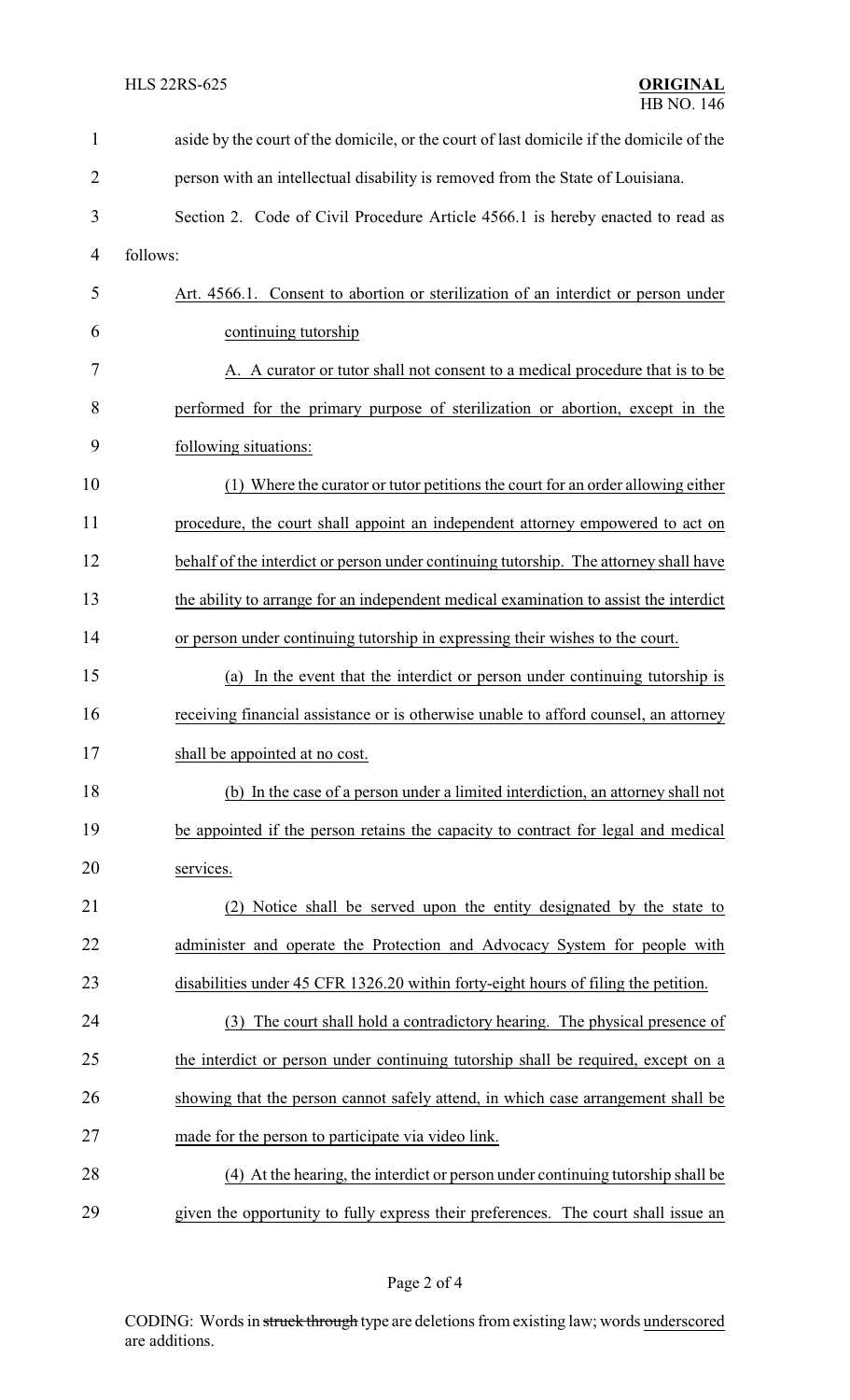| $\mathbf{1}$   | order authorizing the procedure only after a finding by clear and convincing evidence |  |  |
|----------------|---------------------------------------------------------------------------------------|--|--|
| 2              | that the procedure is needed to preserve the health and safety of the interdict or    |  |  |
| 3              | person under continuing tutorship after considering the expression of preference by   |  |  |
| $\overline{4}$ | the interdict or person under continuing tutorship and all relevant evidence.         |  |  |
| 5              | B. The hearing on a petition for abortion shall be held on an expedited basis,        |  |  |
| 6              | and a final judgment shall be issued within forty-eight hours after the hearing.      |  |  |
| 7              | The provisions of this Article shall not be construed as creating or<br>C.            |  |  |
| 8              | recognizing a right to abortion and shall not be interpreted to supersede any law     |  |  |
| 9              | prohibiting an abortion.                                                              |  |  |
|                |                                                                                       |  |  |

# DIGEST

The digest printed below was prepared by House Legislative Services. It constitutes no part of the legislative instrument. The keyword, one-liner, abstract, and digest do not constitute part of the law or proof or indicia of legislative intent.  $[R.S. 1:13(B)$  and  $24:177(E)]$ 

|  | HB 146 Original | 2022 Regular Session | <b>Charles Owen</b> |
|--|-----------------|----------------------|---------------------|
|--|-----------------|----------------------|---------------------|

**Abstract:** Provides relative to civil proceedings authorizing a sterilization or abortion of an interdict or person under continuing tutorship.

Present law (C.C. Art. 354) provides that certain children with intellectual disabilities or mental deficiencies may be placed under continuing or permanent tutorship without formal or complete interdiction.

Present law (C.C. Art. 358) provides for the authority, privileges, and duties of a tutor or undertutor regarding a person placed under continuing tutorship.

Present law (C.C. Art. 358) provides that tutors and undertutors may give consent for any medical treatment or procedure.

Proposed law changes present law (C.C. Art. 358) and requires the tutor to obtain court authorization for abortion or sterilization for a person under continuing tutorship.

Present law (C.C.P. Art. 4561) provides that the court shall appoint a qualified person to serve as curator of an interdict.

Present law (C.C.P. Art. 4566) provides for management of the affairs of an interdict. Present law provides that a curator may not consent to an abortion or sterilization of the interdict without prior court authorization.

Proposed law retains present law and provides for procedures to petition the court for authorization for an interdict or person under continuing tutorship's abortion or sterilization.

Proposed law requires a curator or tutor to petition the court to allow for a procedure that is to be performed for the primary purpose of sterilization or abortion.

Proposed law provides that the court shall appoint an independent attorney to act on behalf of the interdict or person under continuing tutorship. The attorney shall be appointed at no

#### Page 3 of 4

CODING: Words in struck through type are deletions from existing law; words underscored are additions.